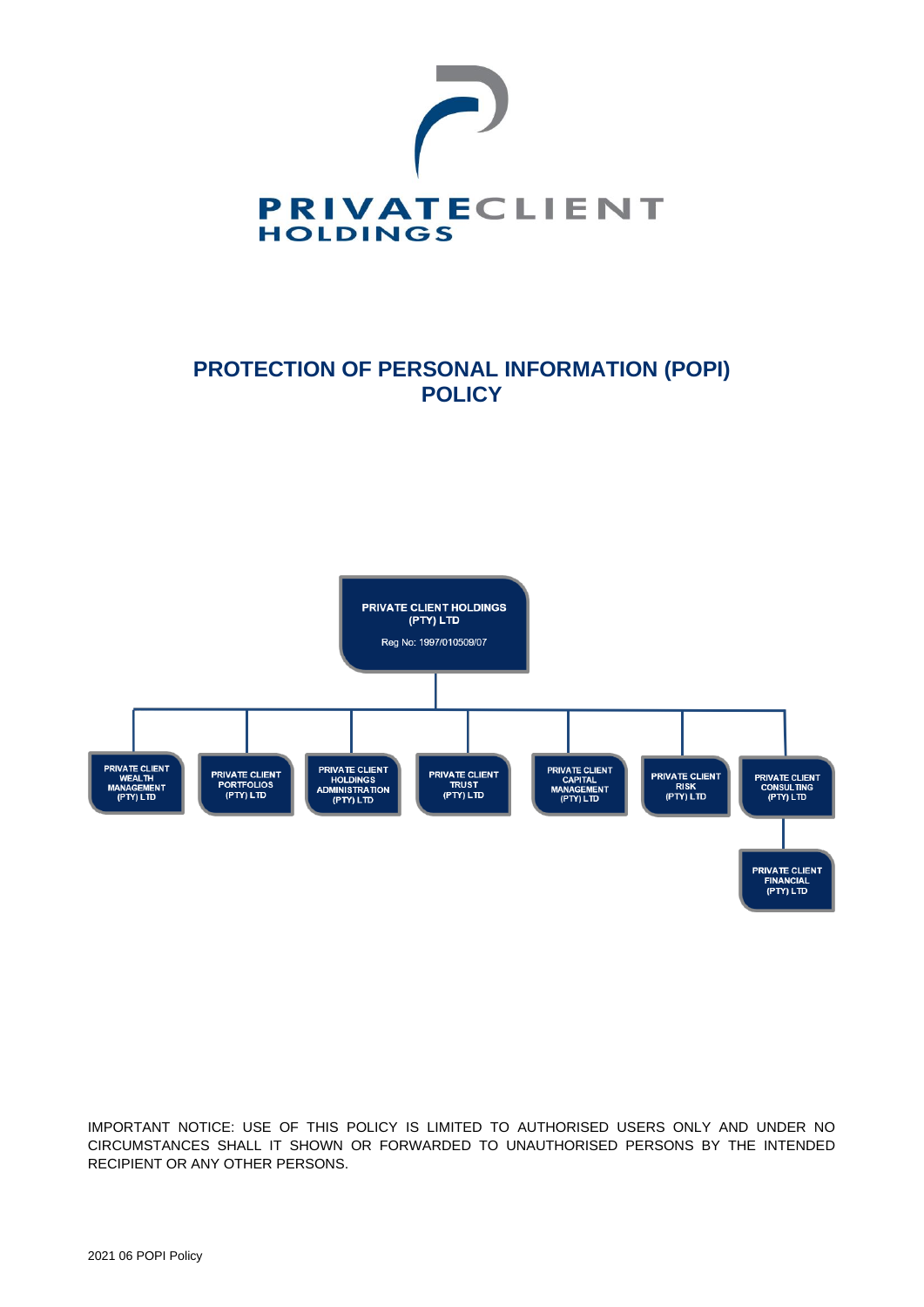## **POPIA – PROTECTION OF PERSONAL INFORMATION ACT**

# **1. INTRODUCTION**

The Protection of Personal Information Act, 4 of 2013 ("POPIA") provides for protection principles that Private Client Holdings (Pty) Ltd and its subsidiaries (herein after referred to as PCH) must comply with, to protect the Personal Information of all Data Subjects. Should a person require access to these Personal Information, then access is allowed in terms of the Promotion of Access to Information Act, 2 of 2000 ("PAIA").

PAIA gives effect to section 32 of the Constitution, that provides for access to these Personal Information if a person wants to exercise a right or to protect a right, subject to the procedural requirements laid down by PAIA.

Section 10 of POPIA provides that Private Client Holdings must implement a Manual that must comply with section 14 and 51 of PAIA that should be made available to persons who want to access Private Client Holdings and its subsidiaries Personal Information.

# **2. PURPOSE**

- **2.1.** This purpose of the Policy is to:
	- provide details on records and information of Private Client Holdings and its subsidiaries that are available and accessible once the requirements for access have been met; and
	- sets out the procedures to be followed by a person that wants access to the Personal Information that are subject to protection and non-disclosure in terms of POPIA, if such person wants to exercise or to protect a right.
- **2.2.** The Policy is available for inspection at the Private Client Holdings offices at no cost and also on the website [www.privateclient.co.za.](http://www.privateclient.co.za/)

## **3. AVAILABLE INFORMATION**

The information provided below is regarded as available information, however currently no notice has been published in terms of section 52(2) on the categories of records that will automatically be available without following the required processes as provided for in terms of this POPIA Policy.

Please note that the inclusion of any subject or category of records in this POPIA Policy does not mean that information or records falling within those subjects and/or categories will automatically be made available. Certain grounds of refusal may apply to a request for such record.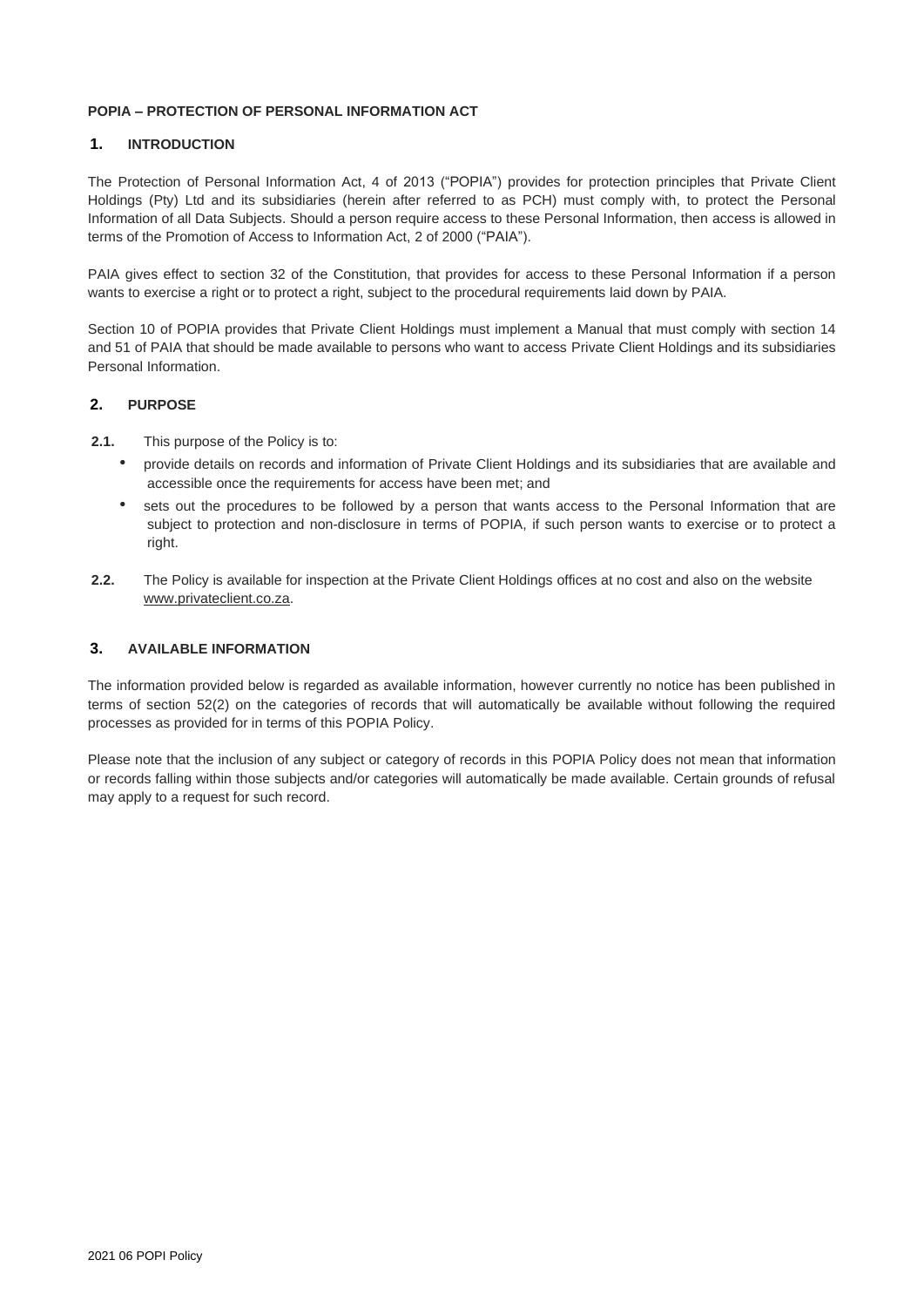| <b>COMPANY INFORMATION</b>                                   |                                                                                                                                                                                                                                                                                                                                                                                                                                                                                                                                                                                                                                        |                      |                                                                                                                                                |  |  |
|--------------------------------------------------------------|----------------------------------------------------------------------------------------------------------------------------------------------------------------------------------------------------------------------------------------------------------------------------------------------------------------------------------------------------------------------------------------------------------------------------------------------------------------------------------------------------------------------------------------------------------------------------------------------------------------------------------------|----------------------|------------------------------------------------------------------------------------------------------------------------------------------------|--|--|
| <b>Company Name</b>                                          | Private Client Holdings (Pty) Ltd (Reg No: 1997/010509/07)<br>Private Client Holdings Administration (Pty) Ltd (Reg No: 1990/002661/07)<br>Private Client Wealth Management (Pty) Ltd (Reg No: 1997/012036/07)<br>Private Client Portfolios (Pty) Ltd (Reg No: 1971/010221/07)<br>Private Client Financial (Pty) Ltd (Reg No: 1990/004177/07)<br>Private Client Trust (Pty) Ltd (Reg No: 1991/007329/07)<br>Private Client Risk (Pty) Ltd (Reg No: 1993/006825/07)<br>Private Client Consulting (Pty) Ltd (Reg 2017/413105/07)<br>Private Client Capital Management (Pty) Ltd (Reg 2016/016302/07)<br>(Hereinafter referred to as PCH) |                      |                                                                                                                                                |  |  |
| <b>DIRECTORS</b>                                             | Grant AJ Alexander, Andrew S Ratcliffe                                                                                                                                                                                                                                                                                                                                                                                                                                                                                                                                                                                                 |                      |                                                                                                                                                |  |  |
| <b>Key Individuals</b>                                       | Grant AJ Alexander, Andrew S Ratcliffe for PCH, PCP and PCWM                                                                                                                                                                                                                                                                                                                                                                                                                                                                                                                                                                           |                      |                                                                                                                                                |  |  |
| <b>Structure</b>                                             | Mark MacSymon for PCWM only<br>PCH is the holding company, which forms part of a group of companies and employs<br>approximately 103 people.                                                                                                                                                                                                                                                                                                                                                                                                                                                                                           |                      |                                                                                                                                                |  |  |
| <b>Specialist</b><br><b>Divisions</b>                        | Wealth Management, Portfolio Management, Fiduciary Services, Financial Services, Risk<br>Management, Cash Management.                                                                                                                                                                                                                                                                                                                                                                                                                                                                                                                  |                      |                                                                                                                                                |  |  |
| <b>Functions</b>                                             | PCH provides financial services to South African clients and is an authorised Financial Services<br>Provider for Category I (Advice and Intermediary Services all product categories) and Category II<br>(Discretionary financial services.) in terms of the Financial Advisory and Intermediary Services Act<br>of 2002.                                                                                                                                                                                                                                                                                                              |                      |                                                                                                                                                |  |  |
| <b>Postal address</b>                                        | PO Box 24033, Claremont, 7735                                                                                                                                                                                                                                                                                                                                                                                                                                                                                                                                                                                                          |                      |                                                                                                                                                |  |  |
| <b>Business/Street</b><br><b>Address</b>                     | 46 Main Road<br>Claremont, 7708                                                                                                                                                                                                                                                                                                                                                                                                                                                                                                                                                                                                        |                      |                                                                                                                                                |  |  |
| <b>Phone Number</b>                                          | Website<br>+2721 671 1220<br>www.privateclient.co.za                                                                                                                                                                                                                                                                                                                                                                                                                                                                                                                                                                                   |                      |                                                                                                                                                |  |  |
| <b>Information</b><br><b>Officers</b>                        | PCH, PCH Admin, PCWM, PCC, PCR &<br>PCCM - Andrew Ratcliffe<br>PCP and PCT - Grant Alexander<br>PCF - Greg Bunyard                                                                                                                                                                                                                                                                                                                                                                                                                                                                                                                     | <b>Email address</b> | andrew@privateclient.co.za<br>grant@privateclient.co.za<br>greg@privateclient.co.za                                                            |  |  |
| <b>Deputy</b><br><b>Information</b><br><b>Officers</b>       | PCWM - Anshe Swart<br>PCH Admin - Jeff Sephton<br>PCT - Sarah Love<br>PCP - Mark Hutchinson<br>PCF - Carina da Silva                                                                                                                                                                                                                                                                                                                                                                                                                                                                                                                   | <b>Email address</b> | anshe@privateclient.co.za<br>jeff@privateclient.co.za<br>sarah@privateclient.co.za<br>markh@privateclient.co.za<br>stephen@privateclient.co.za |  |  |
| <b>SA Human Rights</b><br><b>Commission</b><br>(SAHRC) Guide | The SAHRC Guide can be obtained from the SA Human Rights Commission at no cost:<br>Address: PAIA Unit, The Research & Document Dept, Private Bag x2700, Houghton, 2041<br>Tel: +27 11 877 3600; Facsimile: +27 11 403 0625; Website: www.sahrc.org.za                                                                                                                                                                                                                                                                                                                                                                                  |                      |                                                                                                                                                |  |  |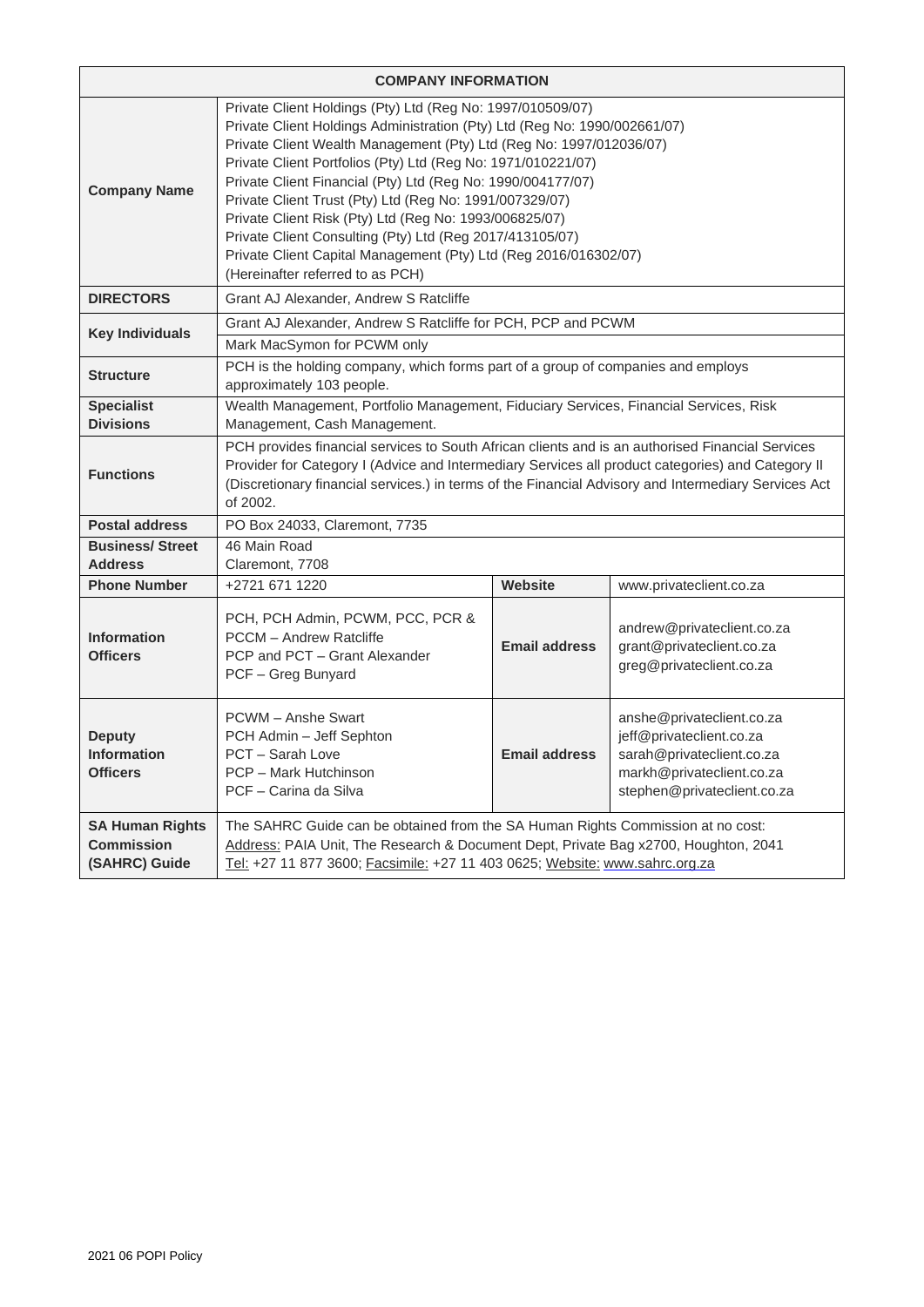| <b>APPLICABLE LEGISLATION</b>                                                                                                                                         |                                                                                                                                                                                                                                                                                                                                                                                                                                                                                                                                                                                                                                                                                                                                                                                                                                                                                                                                                           |  |  |
|-----------------------------------------------------------------------------------------------------------------------------------------------------------------------|-----------------------------------------------------------------------------------------------------------------------------------------------------------------------------------------------------------------------------------------------------------------------------------------------------------------------------------------------------------------------------------------------------------------------------------------------------------------------------------------------------------------------------------------------------------------------------------------------------------------------------------------------------------------------------------------------------------------------------------------------------------------------------------------------------------------------------------------------------------------------------------------------------------------------------------------------------------|--|--|
|                                                                                                                                                                       | PCH operations and information is available in accordance with the following legislation, including but not limited to:                                                                                                                                                                                                                                                                                                                                                                                                                                                                                                                                                                                                                                                                                                                                                                                                                                   |  |  |
| $\bullet$<br>$\bullet$<br>$\bullet$<br>$\bullet$<br>$\bullet$<br>$\bullet$<br>$\bullet$<br>$\bullet$<br>$\bullet$<br>$\bullet$<br>$\bullet$<br>$\bullet$<br>$\bullet$ | Basic Conditions of Employment Act 75 of 1997<br>The Companies Act 71 of 2008<br>Consumer Protection Act 68 of 2008<br>Collective Investment Schemes Control Act 45 of 2002<br>Employment Equity Act 55 of 1998<br>Financial Advisory and Intermediaries Services Act 37 of 2002<br>Financial Intelligence Centre Act 38 of 2001<br>Financial Markets Act 19 of 2012<br>Financial Sector Regulation Act 9 of 2017<br>Financial Services Board Act 97 of 1990<br>Financial Services Ombud Schemes Act 37 of 2004<br>Income Tax Act 95 of 1967<br>Insurance Act 18 of 2017<br>Long-term Insurance Act 52 of 1998<br>Occupational Health and Safety Act 85 of 1993<br>Pension Funds Act 24 of 1956<br>Protection of Personal Information Act 4 of 2013<br>Short-term Insurance Act 53 of 1998<br>Skills Development Act 97 of 1998<br>Skills Development Levies Act 9 of 1999<br>Unemployment Contributions Act 63 of 2001<br>Value Added Tax Act 89 of 1991 |  |  |
| SUBJECTS AND CATEGORIES OF RECORDS HELD BY PCH                                                                                                                        |                                                                                                                                                                                                                                                                                                                                                                                                                                                                                                                                                                                                                                                                                                                                                                                                                                                                                                                                                           |  |  |
| <b>Statutory Company</b><br>Information                                                                                                                               | The Memorandum and Articles of Association<br>Memorandum of Incorporation<br>Certificate of Incorporation<br>Records of all subsidiary companies<br>The shares register.<br>Shareholders' agreements.<br>Minutes of general meetings of the shareholders.<br>-<br>Register or list of directors.<br>Minute books and internal resolutions.<br>Power of attorney agreements and a list of persons authorised to bind PCH.<br>Statutory registers, including a register of bonds and pledges, and a register of directors'<br>interests in contracts.<br>Expenditure or reimbursement agreements with directors.<br>Documents and information in respect of share incentive schemes or trust.<br>-                                                                                                                                                                                                                                                          |  |  |
| <b>Financial and Tax</b><br><b>Records</b>                                                                                                                            | Accounting records, books and documents.<br>-<br>Interim and annual financial reports.<br>Auditor's details.<br>External auditors' reports.<br>Details of actuaries of the provident scheme of PCH<br>Tax returns.<br>PAYE records<br>Skills Development Levies records                                                                                                                                                                                                                                                                                                                                                                                                                                                                                                                                                                                                                                                                                   |  |  |
| <b>Banking Details</b>                                                                                                                                                | Bank facilities and account details.<br>Bank statements.<br>-<br>Guarantees given by, or in respect of PCH<br>$\overline{a}$                                                                                                                                                                                                                                                                                                                                                                                                                                                                                                                                                                                                                                                                                                                                                                                                                              |  |  |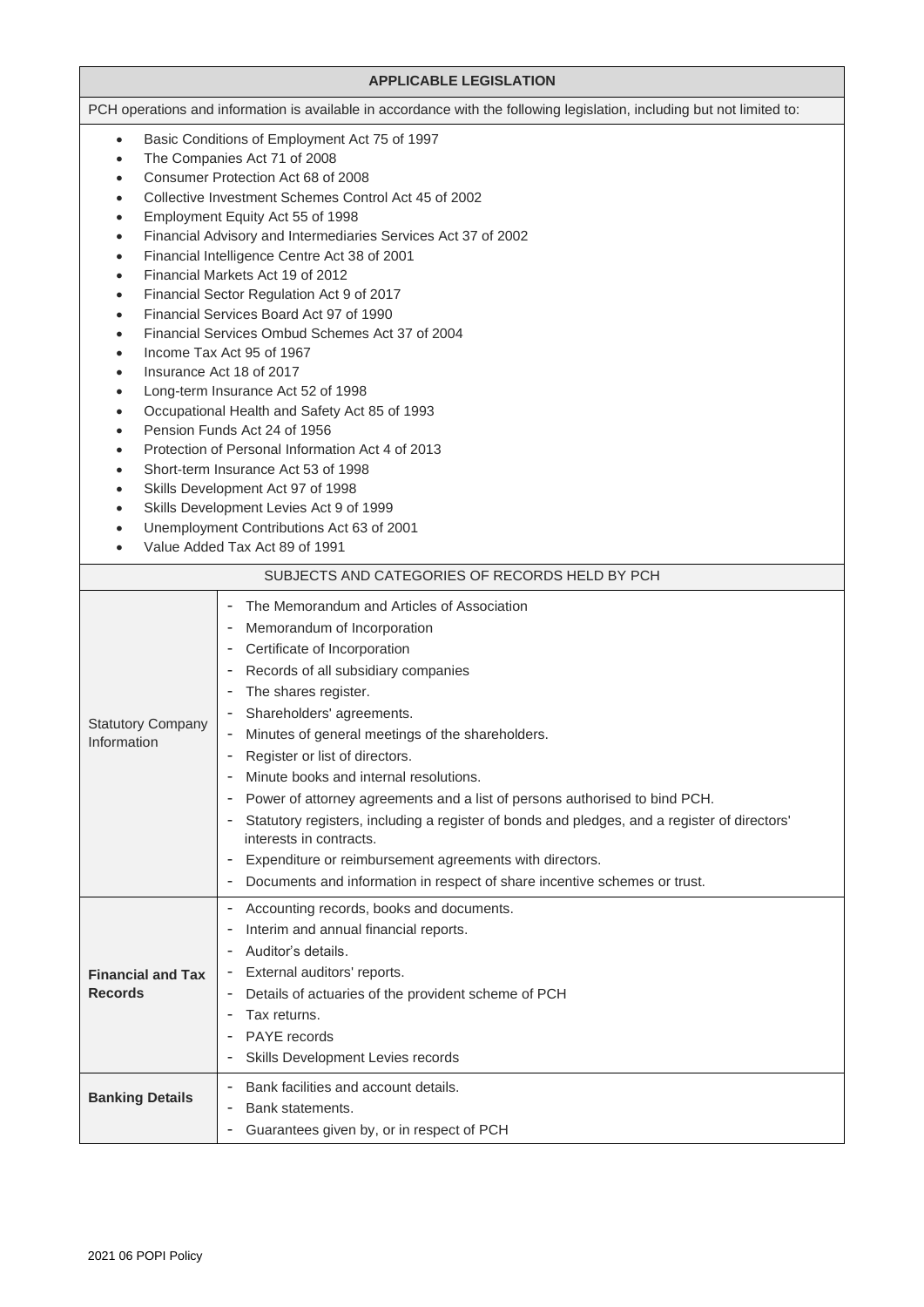| <b>Human</b><br>Resources /<br><b>Employment</b><br><b>Records</b>                                     | List of employees and/or contractors.<br>$\overline{\phantom{a}}$<br>Contracts of employment with directors, officers and employees.<br>Services agreements with independent contractors and outsource partners.<br>Documents relating to employee benefits.<br>٠                                                                                                                                                                                                                                           |  |  |  |
|--------------------------------------------------------------------------------------------------------|-------------------------------------------------------------------------------------------------------------------------------------------------------------------------------------------------------------------------------------------------------------------------------------------------------------------------------------------------------------------------------------------------------------------------------------------------------------------------------------------------------------|--|--|--|
| <b>Intellectual</b><br><b>Property</b>                                                                 | Trademarks, patents, copyrights and designs held by PCH.<br>Licenses relating to intellectual property rights.<br>Other agreements relating to intellectual property rights.<br>$\overline{\phantom{a}}$                                                                                                                                                                                                                                                                                                    |  |  |  |
| <b>Licenses and</b><br>authorisations                                                                  | Regulatory authorisations, other authorisations, licenses, material permits, consents, approvals,<br>and certificates.<br>Applications for licenses and permits.<br>Registrations and declarations of permits.<br>$\overline{\phantom{a}}$                                                                                                                                                                                                                                                                  |  |  |  |
| <b>Insurance</b>                                                                                       | Insurance policies taken out for the benefit of the PCH and its employees.<br>Claims records<br>$\overline{\phantom{a}}$                                                                                                                                                                                                                                                                                                                                                                                    |  |  |  |
| Immovable and<br>movable property                                                                      | Agreements for the lease or sale of land and/or other immovable property by PCH.<br>$\overline{\phantom{a}}$<br>Agreements for the lease or sale of movable property by PCH.<br>Mortgage bonds, liens, notarial bonds or security interests on property.<br>$\overline{\phantom{a}}$<br>Other agreements for the purchase, ordinary sale, conditional sale or hire of assets.<br>$\overline{\phantom{0}}$                                                                                                   |  |  |  |
| <b>Information</b><br><b>Technology</b>                                                                | Computer software support and maintenance agreements.<br>Web site development, support, and maintenance agreements.<br>Computer software licence agreements.<br>Agreements in respect of computer hardware used by PCH.<br>Agreements with Internet Service Providers and other telecommunications entities.<br>Leased line agreements.<br>Other documentation pertaining to computer systems and computer programs held by PCH.<br>Individual contracts in respect of usage of cellular telephones.<br>-   |  |  |  |
| <b>Specific</b><br><b>Agreements</b><br><b>Relating to the</b><br><b>Business</b><br><b>Activities</b> | Indemnity, confidentiality, and non-disclosure agreements.<br>Regulatory agreements.<br>Agreements relating to transactions.                                                                                                                                                                                                                                                                                                                                                                                |  |  |  |
| <b>Miscellaneous</b><br>agreements                                                                     | - Loans from third parties (including banks).<br>Loans to third parties.<br>Suretyship agreements.<br>Agreements restricting the trading activities of PCH.<br>Agency, management, and distribution agreements.<br>Royalty agreements.<br>Agreements in terms of which PCH is a member of a joint venture, consortium, partnership,<br>incorporated or unincorporated association, and shareholders' agreements of another entity<br>which PCH is a party to.<br>Any other agreements.<br>Training manuals. |  |  |  |
| <b>Policy documents</b>                                                                                | Risk management policy<br>٠<br>Human Resources policy.<br>Treating Customers Fairly.<br>Privacy and Data Protection Policy.<br>Complaints Policy.                                                                                                                                                                                                                                                                                                                                                           |  |  |  |
| <b>Procedures</b>                                                                                      | Standard operating procedures - Dept specific<br>$\overline{\phantom{a}}$<br>Disciplinary procedures<br>Debarment procedures - external compliance<br>٠                                                                                                                                                                                                                                                                                                                                                     |  |  |  |
| Legal<br>proceedings                                                                                   | Records relating to legal proceedings.<br>$\overline{\phantom{a}}$<br>Records relating to arbitration matters<br>-                                                                                                                                                                                                                                                                                                                                                                                          |  |  |  |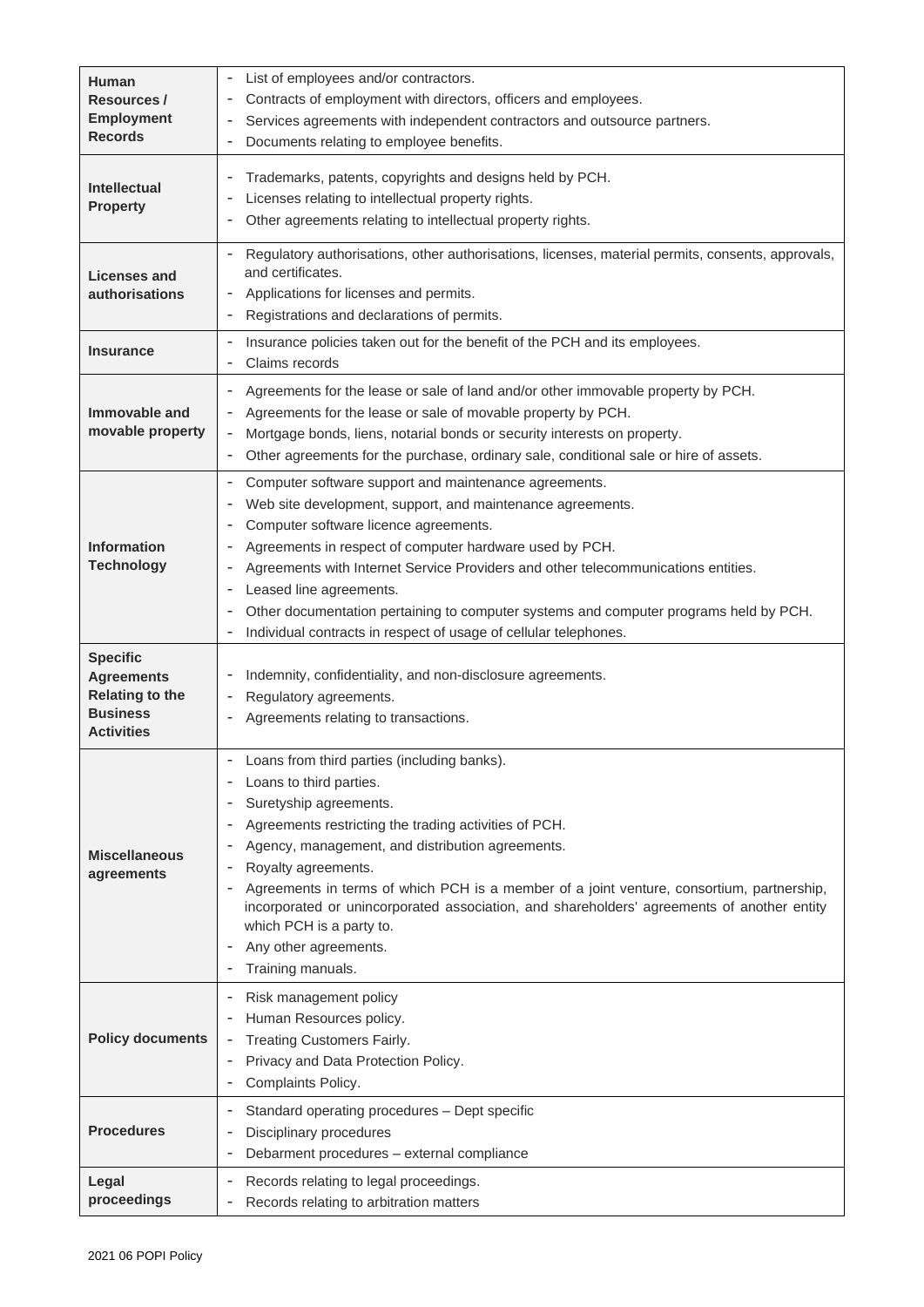| <b>Overseas</b>      |                                                                     |
|----------------------|---------------------------------------------------------------------|
| <b>Interests and</b> | - Agreements with foreign entities / institutions                   |
| <b>Investments</b>   |                                                                     |
| <b>Clients</b>       | Agreements with clients<br>$\overline{\phantom{a}}$                 |
|                      | Service Level Agreements<br>$\overline{\phantom{a}}$                |
|                      | <b>Broker Agreements</b><br>$\overline{\phantom{a}}$                |
|                      | <b>Business strategies</b><br>$\overline{\phantom{a}}$              |
|                      | Advice records<br>$\overline{\phantom{a}}$                          |
|                      | Investment proposals<br>$\overline{\phantom{a}}$                    |
|                      | <b>Goals Based Analysis</b><br>$\overline{\phantom{a}}$             |
|                      | Retirement and Financial Needs Analysis<br>$\overline{\phantom{a}}$ |
|                      | Presentations to clients<br>$\overline{\phantom{a}}$                |
|                      | <b>Client Mandates</b><br>$\overline{\phantom{a}}$                  |
|                      | <b>Institution Applications</b><br>$\overline{\phantom{a}}$         |
|                      | <b>Investment Risk Profiles</b><br>$\overline{\phantom{a}}$         |
|                      | Claims records<br>$\overline{\phantom{a}}$                          |
|                      | Assets under management records<br>$\overline{\phantom{a}}$         |
|                      | Financial records<br>$\overline{\phantom{a}}$                       |
|                      | <b>FICA</b> documentation<br>$\overline{\phantom{a}}$               |
|                      | Administration documentation<br>$\overline{\phantom{a}}$            |
|                      | <b>Contact lists</b><br>$\overline{\phantom{a}}$                    |
|                      | Agenda's and minutes of meetings<br>$\overline{\phantom{a}}$        |
|                      | Product brochure<br>$\overline{\phantom{a}}$                        |
|                      | Letters<br>$\overline{\phantom{a}}$                                 |
|                      | <b>Client minutes</b><br>$\overline{\phantom{a}}$                   |
|                      | <b>Client E-mails</b><br>$\overline{\phantom{a}}$                   |
|                      | Registers<br>$\overline{\phantom{a}}$                               |
|                      |                                                                     |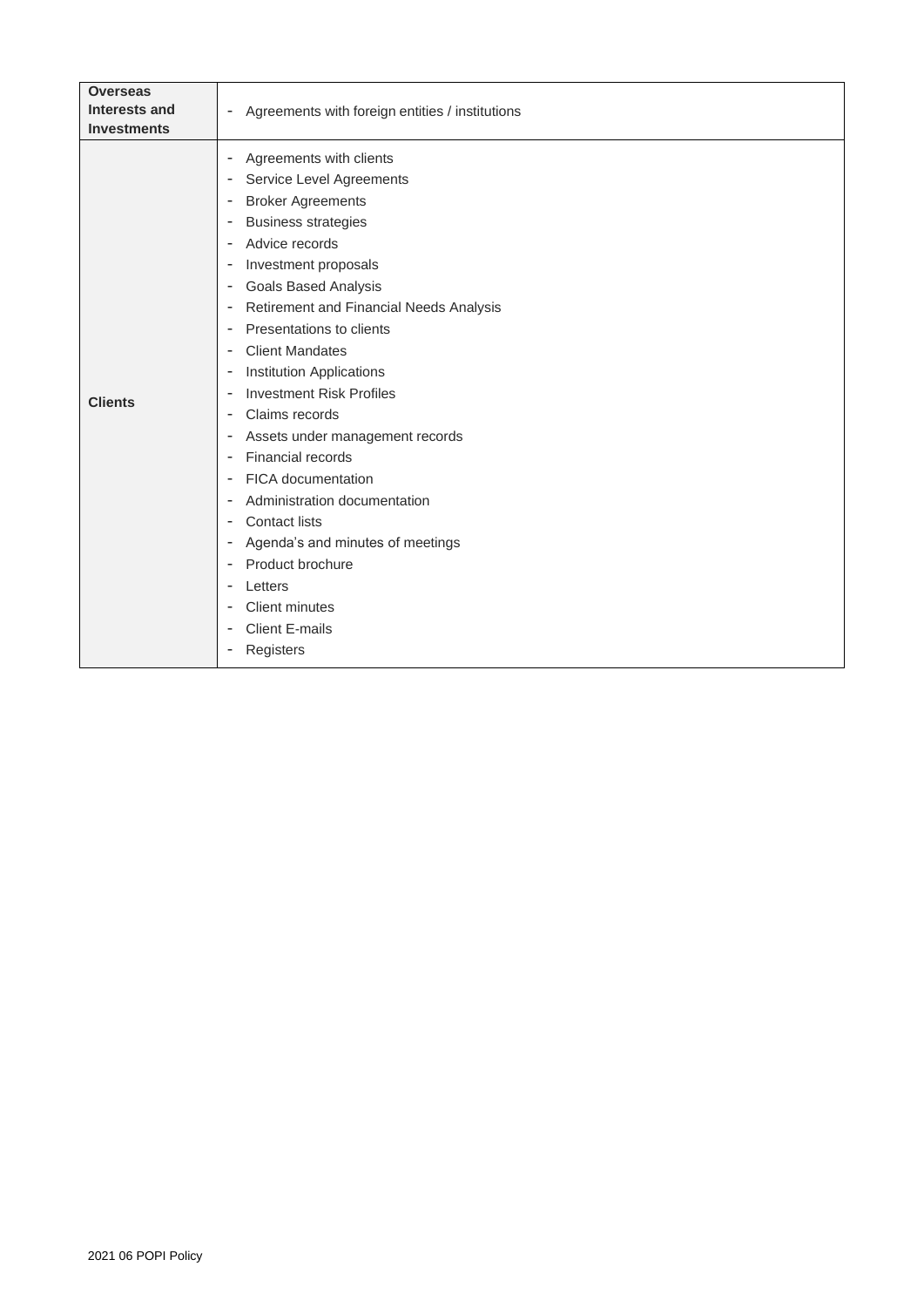## **4. THE PROTECTION OF PERSONAL INFORMATION ACT (POPIA) GUIDE**

### **4.1. DEFINITIONS**

The following definitions has the meanings as defined in terms of section 1 of POPIA and are detailed below:

**Data Subject**: means the person to whom the personal information relates.

**Responsible Party**: The entity which determines the purpose of and means for processing personal information.

**Operator:** a person who processes personal information for a responsible party in terms of a contract or mandate, without coming under the direct authority of the responsible party.

**Personal Information:** means information relating to an identifiable, living, natural person, and where it is applicable, an identifiable, existing juristic person, including, but not limited to:

- information relating to the race, gender, sex, pregnancy, marital status, national, ethnic or social origin, colour, sexual orientation, age, physical or mental health, well-being, disability, religion, conscience, belief, culture, language and birth of the person;
- information relating to the education or the medical, financial, criminal or employment history of the person;
- any identifying number, symbol, e-mail address, physical address, telephone number, location information, online identifier or other particular assignment to the person;
- the biometric information of the person;
- the personal opinions, views or preferences of the person;
- correspondence sent by the person that is implicitly or explicitly of a private or confidential nature or further correspondence that would reveal the contents of the original correspondence;
- the views or opinions of another individual about the person; and
- the name of the person if it appears with other personal information relating to the person or if the disclosure of the name itself would reveal information about the person.

### **Special Personal Information includes:**

- religious or political beliefs
- race or ethnic origin
- trade union membership
- political opinions
- health, sexual life
- criminal behaviour.

**Processing:** means any operation or activity or any set of operations, whether or not by automatic means, concerning personal information, including:

- the collection, receipt, recording, organisation, collation, storage, updating or modification, retrieval, alteration, consultation or use;
- dissemination by means of transmission, distribution or making available in any other form; or
- merging, linking, as well as restriction, degradation, erasure or destruction of information.

**Direct Marketing:** means the use of personal information for the purposes of direct marketing by means ofany form of electronic communication.

## **4.2. EXCLUSIONS**

POPIA protection does not apply to the following information:

The processing of personal information:

- in the course of a purely personal or household activity;
- that has been de-identified to the extent that it cannot be re-identified again;
- by or on behalf of a public body
	- which involves national security, including activities that are aimed at assisting in the identification of the financing of terrorist and related activities, defense or public safety; or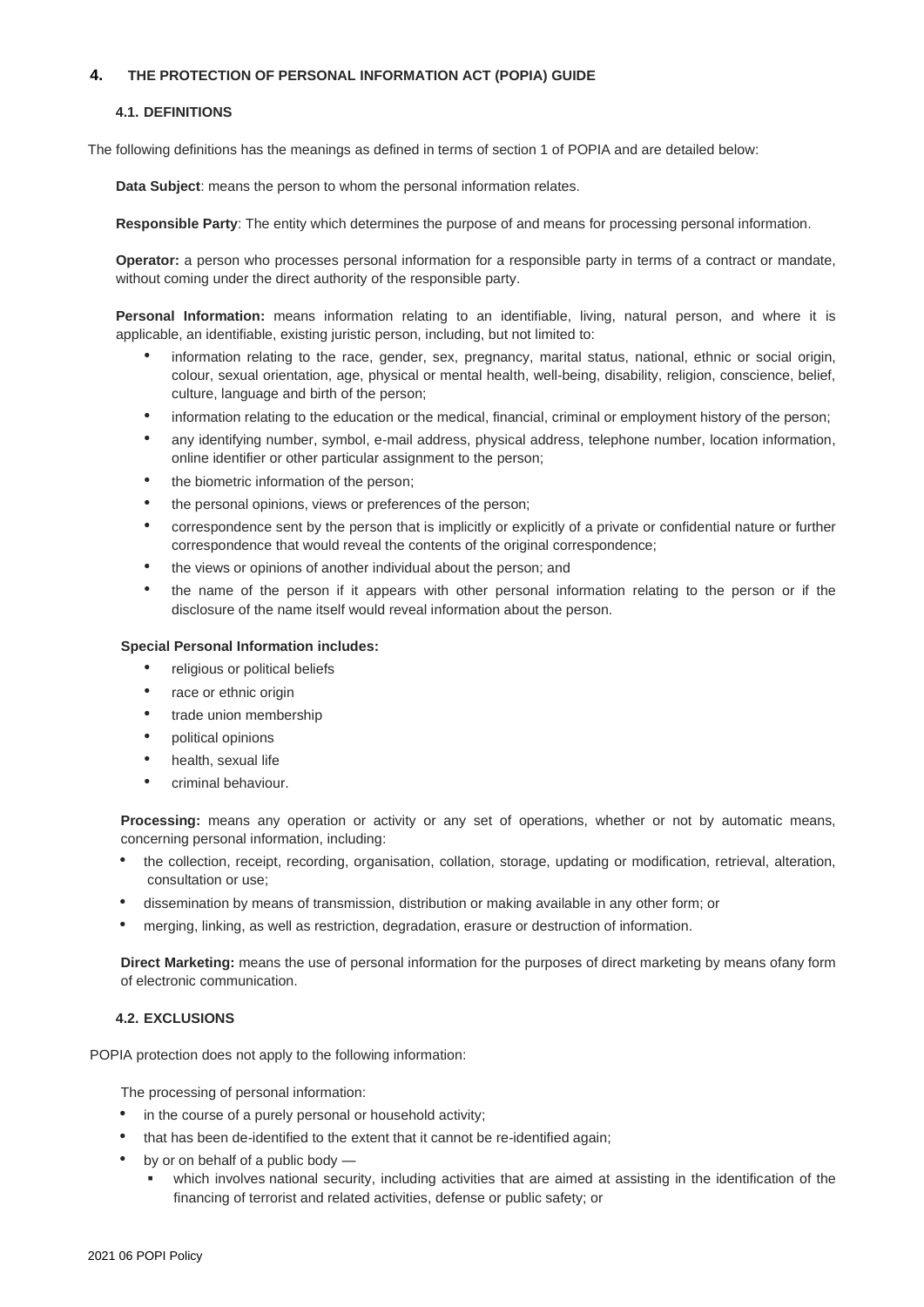- the purpose of which is the prevention, detection, including assistance in the identification of the proceeds of unlawful activities and the combating of money laundering activities, investigation or proof of offences, the prosecution of offenders or the execution of sentences or security measures, to the extent that adequate safeguards have been established in legislation for the protection of such personal information;
- by the Cabinet and its committees or the Executive Council of a province; or
- relating to the judicial functions of a court referred to in section 166 of the Constitution of the Republic of South Africa, 1996.

''Terrorist and related activities'', for purposes of subsection (1)(c), means those activities referred to in section 4 of the Protection of Constitutional Democracy against Terrorist and Related Activities Act, 2004 (Act No. 33 of 2004).

The Data subject consent is required, but not if it would prejudice a lawful purpose, or the information is publicly available.

# **4.3. PROCESSING OF PERSONAL INFORMATION WITHIN PCH**

| <b>Purpose of</b>      | Rendering of financial services to clients                            |
|------------------------|-----------------------------------------------------------------------|
| processing:            | Provision of value added services                                     |
|                        | Maintain accounts and records                                         |
|                        | Support and manage employees                                          |
|                        | Use of CCTV systems to prevent and detect crime                       |
|                        | Assessment and processing of claims                                   |
|                        | Fraud prevention & detection                                          |
|                        | Market research and statistical analysis                              |
|                        | Compliance with legal and regulatory requirements                     |
|                        | Verifying identity                                                    |
| Data subject           | Shareholders                                                          |
| categories:            | Board members                                                         |
|                        | <b>Directors</b>                                                      |
|                        | Employees                                                             |
|                        | Consultants                                                           |
|                        | Complainants & enquirers                                              |
|                        | <b>Trustees</b>                                                       |
|                        | Employers and employees of other organisations                        |
|                        | Subsidiary companies                                                  |
|                        | External companies / contractors                                      |
|                        | Suppliers and service providers                                       |
|                        | Clients and their members / policyholders / subscribers               |
|                        | Individuals captured by CCTV images / video                           |
|                        | Individuals who have indicated an interest in our products / services |
| <b>Types / classes</b> | Personal details                                                      |
| of information         | <b>Business activities</b>                                            |
| processed              | Products / services provided                                          |
|                        | Personal views / preferences                                          |
|                        | Family details                                                        |
|                        | Education & employment details                                        |
|                        | Visual images of individuals captured on CCTV                         |
|                        | <b>Financial details</b>                                              |
|                        | Racial / ethnic origin                                                |
|                        | Trade union membership                                                |
|                        | Offences / alleged offences                                           |
|                        | Religious or other beliefs                                            |
|                        | Physical / mental health details                                      |
|                        | Criminal proceedings, outcomes & sentences                            |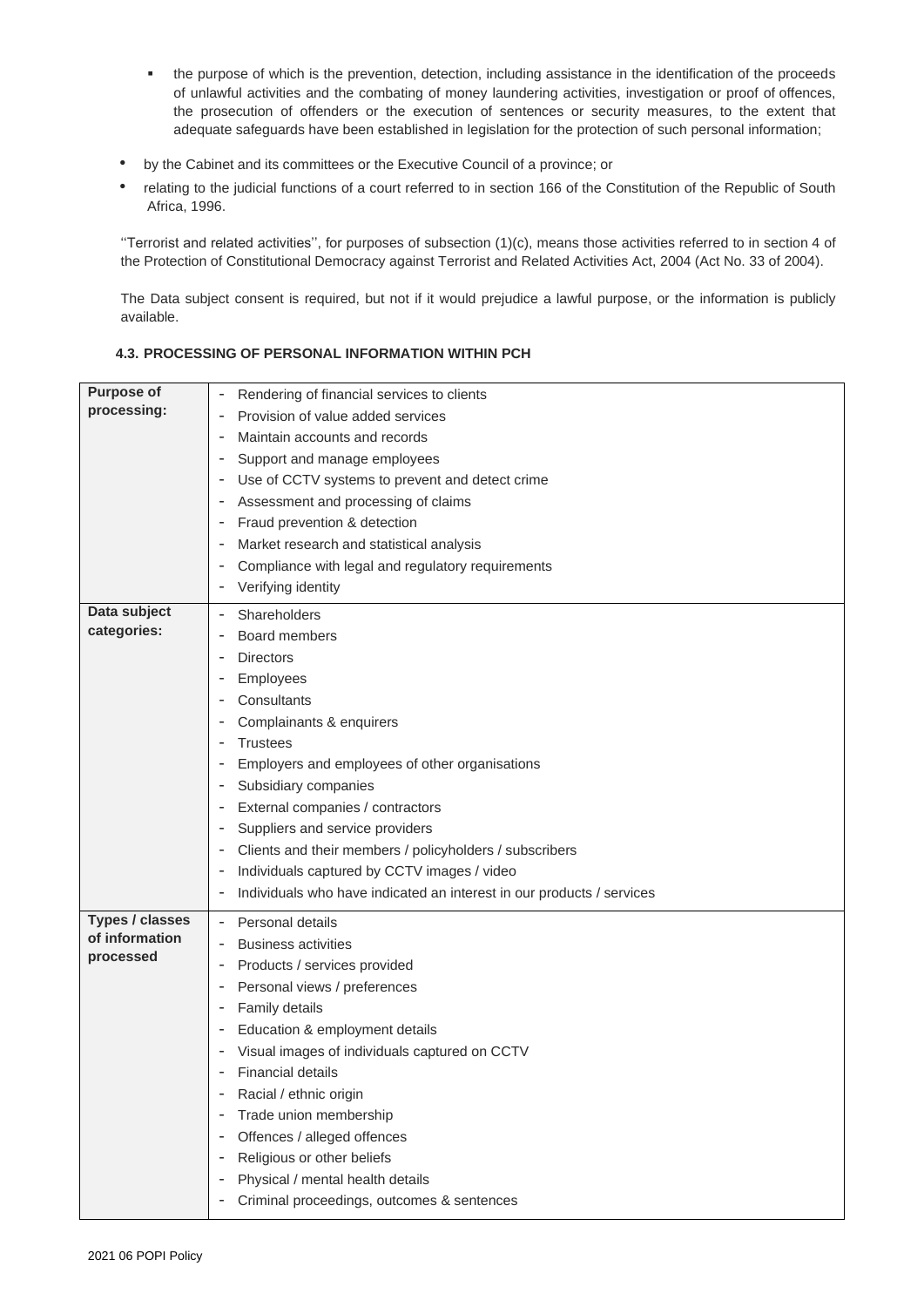| Its sometimes necessary to share Personal Information with individuals and/or with other<br>information may<br>organisations. Where this is necessary, PCH is required to comply with all aspects of POPIA. The<br>be shared with<br>following are types of organisations PCH may need to share some of the Personal Information it<br>processes. Only where it is necessary or required Personal Information may be shared with:<br>Family, associates and representatives of the person whose Personal Information we are<br>processing<br>Employment and recruitment agencies (not applicable to clients or suppliers)<br>Financial organisations<br>Credit reference agencies<br>Healthcare, social and welfare organisations<br>Healthcare professionals<br>Regulatory authorities<br>Central government<br>Police / courts where necessary<br><b>Business associates</b> |
|--------------------------------------------------------------------------------------------------------------------------------------------------------------------------------------------------------------------------------------------------------------------------------------------------------------------------------------------------------------------------------------------------------------------------------------------------------------------------------------------------------------------------------------------------------------------------------------------------------------------------------------------------------------------------------------------------------------------------------------------------------------------------------------------------------------------------------------------------------------------------------|
|                                                                                                                                                                                                                                                                                                                                                                                                                                                                                                                                                                                                                                                                                                                                                                                                                                                                                |
|                                                                                                                                                                                                                                                                                                                                                                                                                                                                                                                                                                                                                                                                                                                                                                                                                                                                                |
|                                                                                                                                                                                                                                                                                                                                                                                                                                                                                                                                                                                                                                                                                                                                                                                                                                                                                |
|                                                                                                                                                                                                                                                                                                                                                                                                                                                                                                                                                                                                                                                                                                                                                                                                                                                                                |
|                                                                                                                                                                                                                                                                                                                                                                                                                                                                                                                                                                                                                                                                                                                                                                                                                                                                                |
|                                                                                                                                                                                                                                                                                                                                                                                                                                                                                                                                                                                                                                                                                                                                                                                                                                                                                |
|                                                                                                                                                                                                                                                                                                                                                                                                                                                                                                                                                                                                                                                                                                                                                                                                                                                                                |
|                                                                                                                                                                                                                                                                                                                                                                                                                                                                                                                                                                                                                                                                                                                                                                                                                                                                                |
|                                                                                                                                                                                                                                                                                                                                                                                                                                                                                                                                                                                                                                                                                                                                                                                                                                                                                |
|                                                                                                                                                                                                                                                                                                                                                                                                                                                                                                                                                                                                                                                                                                                                                                                                                                                                                |
|                                                                                                                                                                                                                                                                                                                                                                                                                                                                                                                                                                                                                                                                                                                                                                                                                                                                                |
|                                                                                                                                                                                                                                                                                                                                                                                                                                                                                                                                                                                                                                                                                                                                                                                                                                                                                |
|                                                                                                                                                                                                                                                                                                                                                                                                                                                                                                                                                                                                                                                                                                                                                                                                                                                                                |
|                                                                                                                                                                                                                                                                                                                                                                                                                                                                                                                                                                                                                                                                                                                                                                                                                                                                                |
|                                                                                                                                                                                                                                                                                                                                                                                                                                                                                                                                                                                                                                                                                                                                                                                                                                                                                |
| Claimants / beneficiaries                                                                                                                                                                                                                                                                                                                                                                                                                                                                                                                                                                                                                                                                                                                                                                                                                                                      |
| Persons making an enquiry / complaint                                                                                                                                                                                                                                                                                                                                                                                                                                                                                                                                                                                                                                                                                                                                                                                                                                          |
| Private investigators                                                                                                                                                                                                                                                                                                                                                                                                                                                                                                                                                                                                                                                                                                                                                                                                                                                          |
| Educators and examining bodies (not applicable to clients or suppliers)                                                                                                                                                                                                                                                                                                                                                                                                                                                                                                                                                                                                                                                                                                                                                                                                        |
| Claims investigators                                                                                                                                                                                                                                                                                                                                                                                                                                                                                                                                                                                                                                                                                                                                                                                                                                                           |
| Suppliers and service providers                                                                                                                                                                                                                                                                                                                                                                                                                                                                                                                                                                                                                                                                                                                                                                                                                                                |
| Industry bodies                                                                                                                                                                                                                                                                                                                                                                                                                                                                                                                                                                                                                                                                                                                                                                                                                                                                |
| Ombudsman                                                                                                                                                                                                                                                                                                                                                                                                                                                                                                                                                                                                                                                                                                                                                                                                                                                                      |
| Legal Advisors, Compliance Officers, advocates or attorneys                                                                                                                                                                                                                                                                                                                                                                                                                                                                                                                                                                                                                                                                                                                                                                                                                    |
| <b>Auditors</b>                                                                                                                                                                                                                                                                                                                                                                                                                                                                                                                                                                                                                                                                                                                                                                                                                                                                |
| <b>Tax Consultants</b>                                                                                                                                                                                                                                                                                                                                                                                                                                                                                                                                                                                                                                                                                                                                                                                                                                                         |
| <b>IT Services Providers</b>                                                                                                                                                                                                                                                                                                                                                                                                                                                                                                                                                                                                                                                                                                                                                                                                                                                   |
| Debt collection and tracing agencies                                                                                                                                                                                                                                                                                                                                                                                                                                                                                                                                                                                                                                                                                                                                                                                                                                           |
| Other companies in the PCH group                                                                                                                                                                                                                                                                                                                                                                                                                                                                                                                                                                                                                                                                                                                                                                                                                                               |
| Pension fund administrators                                                                                                                                                                                                                                                                                                                                                                                                                                                                                                                                                                                                                                                                                                                                                                                                                                                    |
| Trade unions                                                                                                                                                                                                                                                                                                                                                                                                                                                                                                                                                                                                                                                                                                                                                                                                                                                                   |
| Security organisations                                                                                                                                                                                                                                                                                                                                                                                                                                                                                                                                                                                                                                                                                                                                                                                                                                                         |
| It may be necessary to share Personal Information of Data Subjects with third parties in other<br><b>Cross border</b>                                                                                                                                                                                                                                                                                                                                                                                                                                                                                                                                                                                                                                                                                                                                                          |
| countries subject to compliance with POPIA. This will only be done if one of the following<br>flows of                                                                                                                                                                                                                                                                                                                                                                                                                                                                                                                                                                                                                                                                                                                                                                         |
| Personal<br>requirements are met:                                                                                                                                                                                                                                                                                                                                                                                                                                                                                                                                                                                                                                                                                                                                                                                                                                              |
| <b>Information</b><br>- the third party who is the recipient of the information is subject to a law, binding corporate rules<br>or binding agreement which provide an adequate level of protection that-                                                                                                                                                                                                                                                                                                                                                                                                                                                                                                                                                                                                                                                                       |
| effectively upholds principles for reasonable processing of the information that are                                                                                                                                                                                                                                                                                                                                                                                                                                                                                                                                                                                                                                                                                                                                                                                           |
| substantially similar to the conditions for the lawful processing of personal information                                                                                                                                                                                                                                                                                                                                                                                                                                                                                                                                                                                                                                                                                                                                                                                      |
| relating to a data subject who is a natural person and, where applicable, a juristic person, as                                                                                                                                                                                                                                                                                                                                                                                                                                                                                                                                                                                                                                                                                                                                                                                |
| set out in the Protection of Personal Information Act; and                                                                                                                                                                                                                                                                                                                                                                                                                                                                                                                                                                                                                                                                                                                                                                                                                     |
| includes provisions, that are substantially similar to this section, relating to the further<br>$\bullet$<br>transfer of personal information from the recipient to third parties who are in a foreign                                                                                                                                                                                                                                                                                                                                                                                                                                                                                                                                                                                                                                                                         |
| country;                                                                                                                                                                                                                                                                                                                                                                                                                                                                                                                                                                                                                                                                                                                                                                                                                                                                       |
| the data subject consents to the transfer;                                                                                                                                                                                                                                                                                                                                                                                                                                                                                                                                                                                                                                                                                                                                                                                                                                     |
| the transfer is necessary for the performance of a contract between the data subject and PCH in                                                                                                                                                                                                                                                                                                                                                                                                                                                                                                                                                                                                                                                                                                                                                                                |
| question, or for the implementation of pre- contractual measures taken in response to the data<br>subject's request;                                                                                                                                                                                                                                                                                                                                                                                                                                                                                                                                                                                                                                                                                                                                                           |
| the transfer is necessary for the conclusion or performance of a contract concluded in the<br>$\overline{\phantom{a}}$                                                                                                                                                                                                                                                                                                                                                                                                                                                                                                                                                                                                                                                                                                                                                         |
| interest of the data subject between PCH in question and a third party; or                                                                                                                                                                                                                                                                                                                                                                                                                                                                                                                                                                                                                                                                                                                                                                                                     |
| the transfer is for the benefit of the data subject, and -<br>$\overline{\phantom{a}}$                                                                                                                                                                                                                                                                                                                                                                                                                                                                                                                                                                                                                                                                                                                                                                                         |
| • it is not reasonably practicable to obtain the consent of the data subject to that transfer; and                                                                                                                                                                                                                                                                                                                                                                                                                                                                                                                                                                                                                                                                                                                                                                             |
| if it were reasonably practicable to obtain such consent, the data subject would be likely to<br>give it.                                                                                                                                                                                                                                                                                                                                                                                                                                                                                                                                                                                                                                                                                                                                                                      |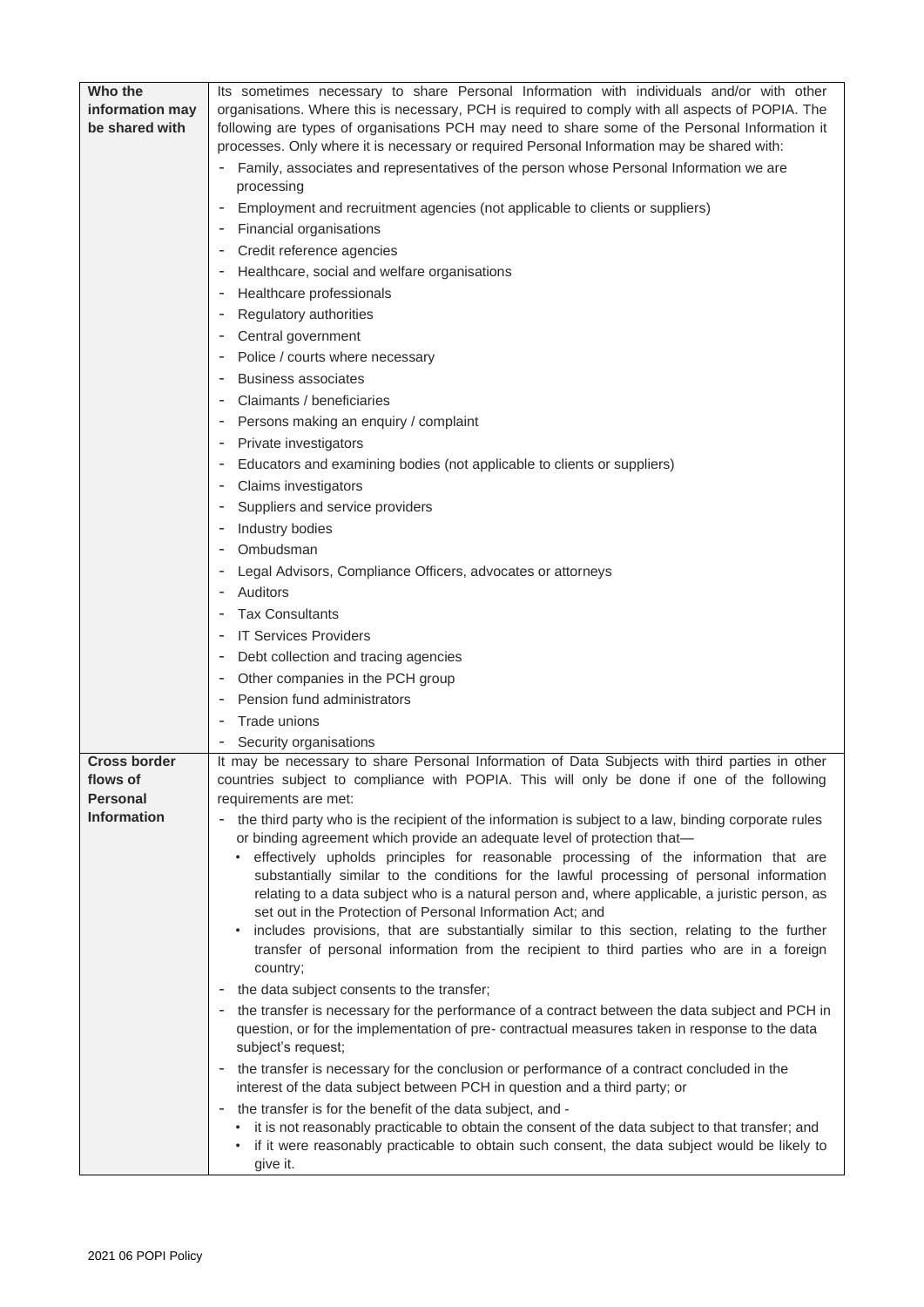## **5. Personal Information protection Principles for Responsible Parties**

PCH has comprehensive data protection policies and procedures in place to comply with the principles of POPIA and ensure that the best efforts are employed to ensure the protection of Personal Information. PCH implemented the required controls and employs up to date technology to ensure the protection, confidentiality, integrity and availability of the Personal Information that it processes.

### **5.1 Accountability:**

The Responsible Party must ensure compliance. The Responsible Party is required to audit the processes used to collect, record, store, disseminate and destroy personal information: in particular, ensure the integrity and safekeeping of personal information in your possession or under your control. The Responsible Party must take steps to prevent the information being lost or damaged, or unlawfully accessed.

#### **5.2 Purpose Specification:**

The Responsible Party must define the purpose of the information gathering and processing: personal information must be collected for a specific, explicitly defined and lawful purpose that is related to a function or activity of PCH concerned.

### **5.3 Processing Limitation:**

The Responsible Party must ensure processing is lawful and:

- done in a reasonable manner that does not infringe the privacy of the Data Subject.
- adequate, relevant and not excessive given the purpose.
- must have obtained consent or it must be necessary. If consent obtained then it must be voluntary, specific and informed.

### **5.4 Take steps to notify the Data Subject:**

The individual whose information is being processed has the right to know this is being done and why. The Data Subject must be informed about:

- the name and address of PCH, who is processing their information,
- he or she must be informed as to whether the provision of the information is voluntary or mandatory.

#### **5.5 Further Processing limitation:**

- Assess whether further processing is permitted, one must ask the following questions:
	- Is there a valid relationship between the purposes?
	- What is the nature of information?
	- What are the consequences for data subject?
	- The manner in which information was collected?
	- Are there any contractual rights between the parties?
- Review the rationale for any further processing, asking the following:
	- If information is received via a third party for further processing, this further processing must be compatible with the purpose for which the data was *initially* collected.

#### **5.6 Information quality:**

- The Responsible Party must take reasonably practicable steps to ensure that the information is complete, accurate, not misleading; and updated where necessary.
- The Responsible Party must notify the Information Regulator once POPIA is enacted and register itself with the Information Regulator.
- The Responsible Party must take reasonable steps to notify the Data Subject of:
	- Information being collected
	- Purpose for which information is collected
	- Whether the supply of information is voluntary or mandatory
	- The consequences of failure to provide information
	- Any particular law that applies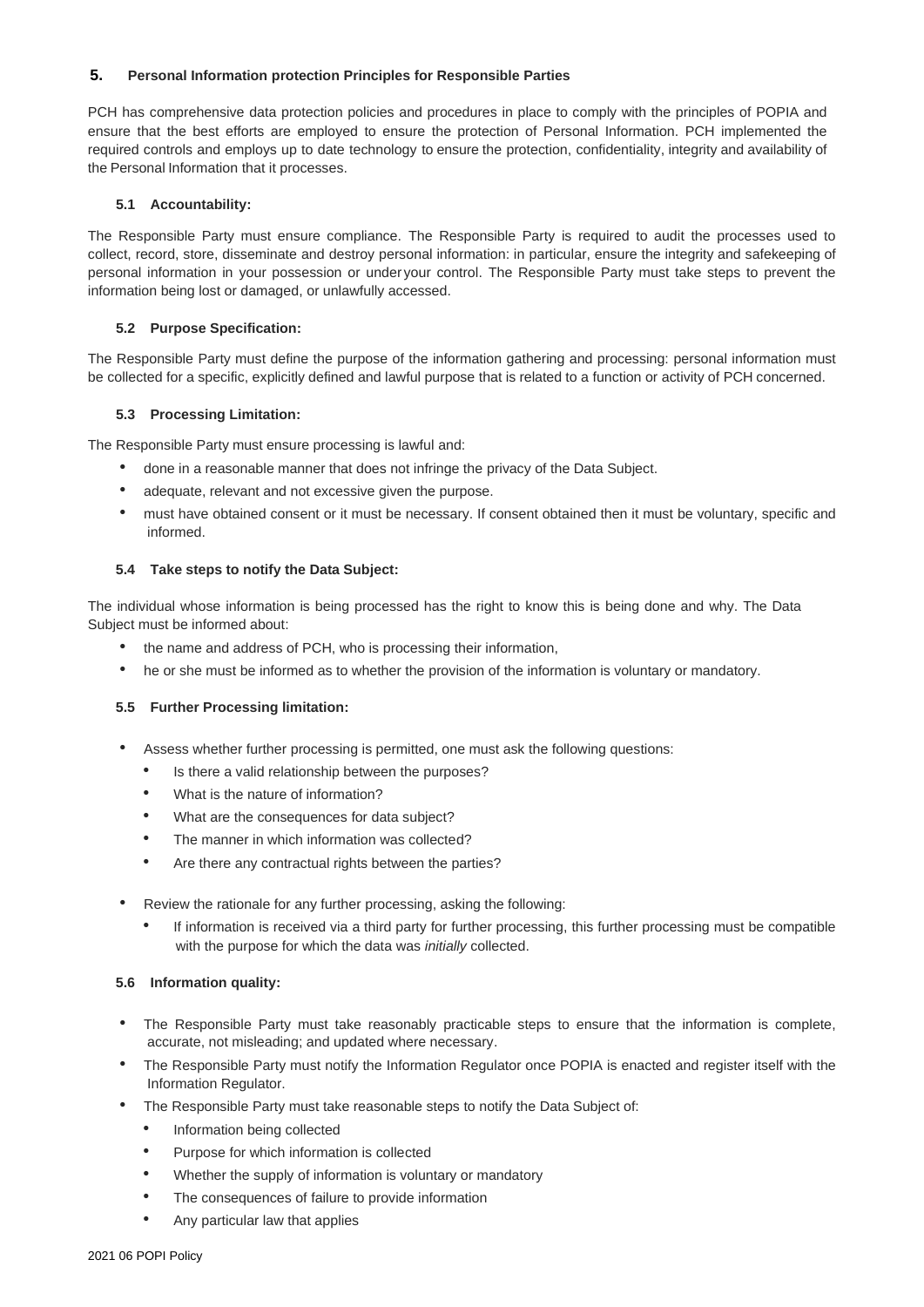## **5.7 Accommodating Data Subject requests:**

POPIA allows for Data Subjects to make certain requests, *free of charge*, to organisations that holds their Personal Information. An example is where the Data Subject has the right to know the identity of all third parties that have had access to their information. A Data Subject may also ask for a record of the Personal Information concerned.

# **5.8 Security:**

- The Responsible Party is required to secure the integrity of personal information by taking appropriate, reasonable technical and organisational measures to prevent:
	- Loss, damage or unauthorised access
	- Unlawful access to or processing of personal information
- **•** The Responsible Party must take all reasonable measures to:
	- Identify all reasonably foreseeable internal and external risks
	- Establish and maintain appropriate safeguards against the risks
	- Regularly verify that the safeguards are adequately implemented
	- Ensure the safeguards are continually updated in response to new risks or deficiencies in previously implemented safeguards
- **•** The Responsible Party must oversee an Operator who processes data on his/her behalf. The Responsible Party must be aware of the following:
	- The Operator must treat information confidentially
	- The Responsible Party must ensure that the operator establishes and maintains appropriate security safeguards
	- ALL processing by an operator must be governed by a written contract
	- In the event of security breaches, the Responsible Party must notify the Regulator and the data subject

# **5.9 Retain records for required periods:**

- **•** Personal information must be destroyed, deleted or 'de-identified' as soon as the purpose for collecting the information has been achieved.
- **•** However, a record of the information must be retained if an organisation has used it to make a decision about the data subject. The record must be kept for a period long enough for the data subject to request access to it.
- **•** This requirement is subject to other legislation e.g. FAIS and FICA, which requires that records are kept for a period of 5 years from the date the business relationship has ended.

## **5.10 Cross Border Data Transfer:**

- **•** There are restrictions on the sending of personal information out of South Africa as well as on the transfer of personal information back into South Africa.
- The applicable restrictions will depend on the laws of the country to whom the data is transferred or from where the data is returned, as the case may be.
- **•** The Responsible Party must assess the applicable laws and institute a written protocol to cover these requirements.

## **6. Roles and Responsibilities of the Operator**

## **6.1 Duties of an Operator:**

All Information processed by an operator must be treated in the following manner:

- **•** The Responsible party must be aware of the Operators processing.
- **•** The Operator must treat information confidentially.
- **•** The Responsible party must ensure that the Operator establishes and maintains appropriate security safeguards.
- **•** In the event of security breaches, the Operator via the Responsible party must notify the Regulator and the data subject.
- **•** The processing by an operator must be governed by a written contract between the Responsible party and the Operator.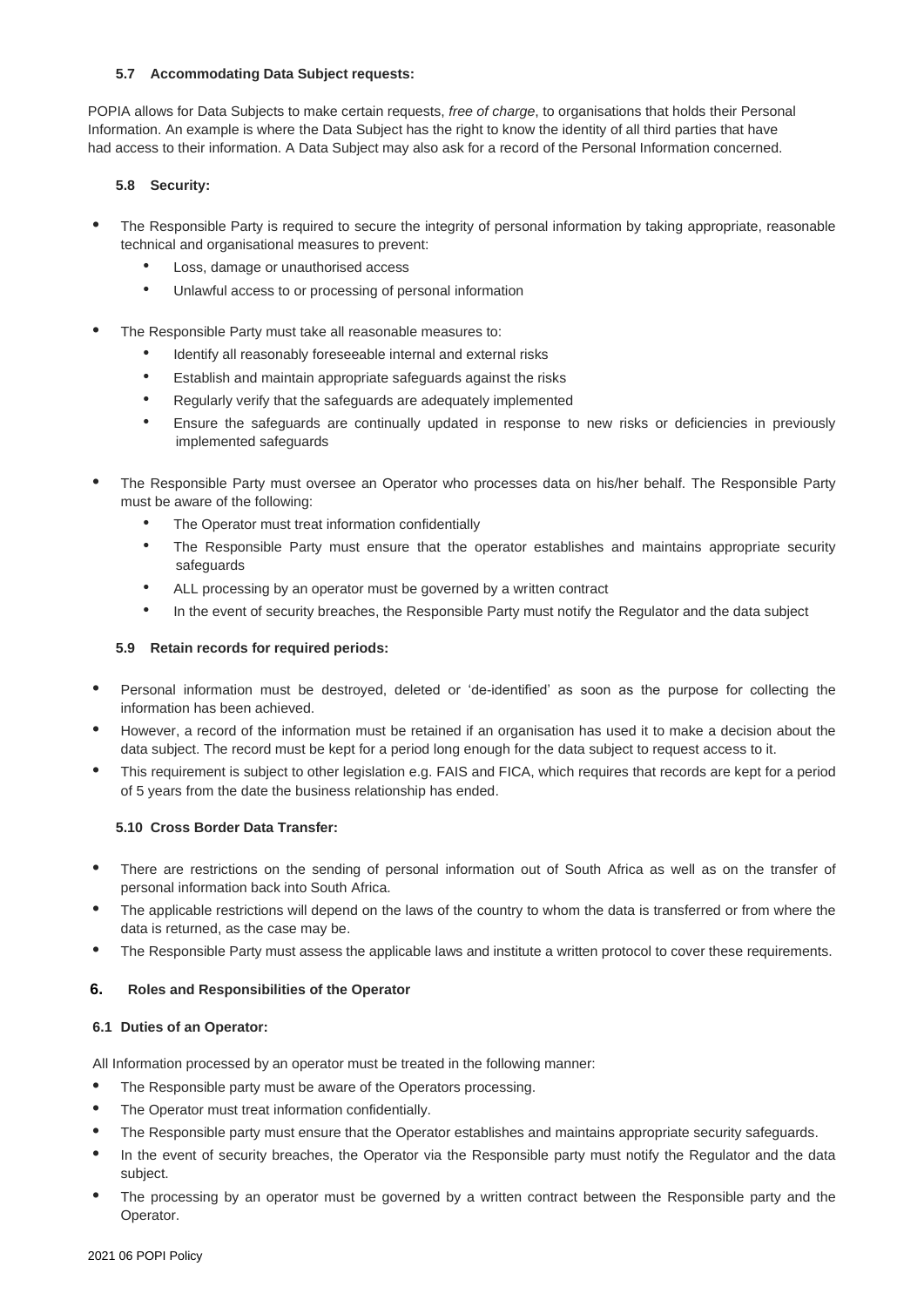## **6.2 Contents of the Contract:**

The Contract between Operator and Responsible Party must detail at least the following:

- **•** the legitimate grounds for collecting and using personal data collected,
- **•** the lawful purpose for which data are being collected,
- **•** the limit of processing and prohibiting of further processing,
- **•** the extent of information that is required to prevent any excessive information collection,
- the information retention periods and requirements applicable together with destruction processes and procedures,
- **•** The right of individuals to request such information and query the use thereof,
- **•** The security measures required to prevent the unauthorised or unlawful processing of personal data or access to personal data, including accidental loss or destruction or damage to personal data.

# **7. DEALING WITH SPECIAL PERSONAL INFORMATION**

Note: If an objection is received from a Data Subject to process the Special Information, then this information may not be supplied to 3rd parties without the Data Subject's consent.

- **7.1 Religious or Philosophical Beliefs** processing may take place by spiritual or religious organisations & institutions, provided that the information concerns data subjects belonging to such organisations; if it is necessary to achieve their aims and principles; or to protect the spiritual welfare of the data subjects.
- **7.2 Race** processing may be carried out to Identify data subjects when this is essential and to comply with laws or measures designed to protect or advance persons disadvantaged by unfair discrimination
- **7.3 Trade Union Membership** processing may take place by a trade union to which the data subject belongs, or the trade union federation to which the trade union belongs, if the processing is necessary to achieve the aims of the trade union/trade union federation.
- **7.4 Political Persuasion** processing may take place by an institution founded on political principles if such processing is necessary to achieve the aims or principles of the institution.
- **7.5 Health or Sexual Life** processing must be confidential and may take place by:
- **•** Medical practitioners, healthcare institutions
- **•** Insurance companies, medical aid scheme providers
- **•** Schools
- **•** Institutions of probation, child protection or guardianship
- **•** Pension funds and employers if processing is necessary for:
	- Implementation of laws/pension regulations
	- Re-integration/support for workers or persons entitled to benefit in connection with sickness/work incapacity

## **7.6 Criminal behaviour** processing may take place by:

- **•** Bodies charged by law with applying criminal law
- **•** Responsible parties who have obtained the information in accordance with the law
- **•** Responsible parties who process the information for their own lawful purposes to assess an application by a data subject in order to take a decision about or provide a service to thatdata subject to protect their legitimate interests in relation to criminal offences.

## **7.7 General Exemptions**

The Regulator may authorise processing of any information, which will not be in breach of POPIA,if the public interest includes:

- **•** the legitimate interests of State security
- **•** the prevention, detection and prosecution of offences
- **•** important economic and financial interests of the State or a public body
- **•** historical, statistical or research activity.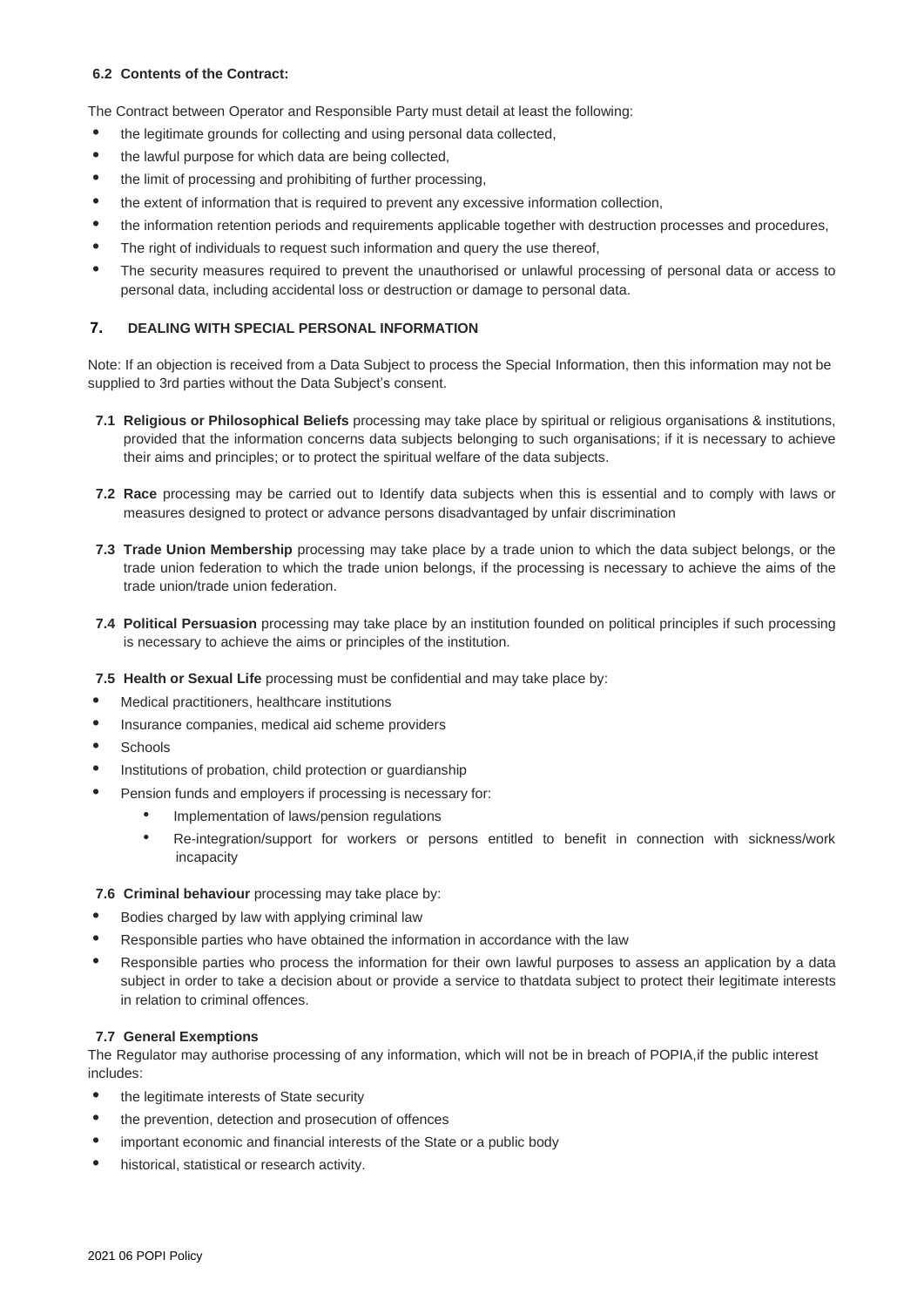## **8. DIRECT MARKETING BY MEANS OF UNSOLICITED ELECTRONIC COMMUNICATIONS**

- **•** Direct marketing is prohibited unless you have consent, or the target is already a customer.
- **•** You may only approach a person for consent once and if they have not previously withheld such consent.
- **•** You may only use the information for the purpose it was obtained, for a customer.
- **•** Any communication for the purpose of direct marketing must contain:
	- Details of the identity of the sender,
	- The address or other contact details to which the recipient may send a request to opt-out

## **PAIA – PROMOTION OF ACCESS TO INFORMATION ACT (Refer to our website for access to our PAIA manual)**

### **9. PROCEDURES TO FOLLOW TO ACCESS INFORMATION**

## **9.1. REQUESTER**

## **9.1.1. Personal Requester:**

A Personal Requester is a requester who is seeking access to a record containing Personal Information about the Requester itself. Access will be granted by PCH subject to applicable legislation.

### **9.1.2. Other Requester**:

If a person other than the Personal Requester is seeking access to a record containing Personal Information, then PCH is not obliged to grant access to such record, unless such person fulfils the requirements for access as provided for in terms of PAIA.

### **9.2. FEES PAYABLE**

The applicable fees are prescribed in terms of the Regulations promulgated under PAIA:

**9.2.1. Request fee:** This does not apply if the request is for personal records of the person requesting – in this instance no fee is payable. If the requested information is not freely available then a then a non-refundable fee is payable upon submission of any request for access to any record (as prescribed by the Dept of Justice and Constitutional Development) (Requester to contact PCH for fee)

**Access fee:** An access fee is payable prior to being granted access to the records in the form required. These fees are prescribed in Part III of Annexure A as defined in Government Gazette Notice No. 187, Regulation 11.

#### **9.3. REQUEST PROCEDURES**

- **•** Access to records with Personal Information is subject to the procedural requirements contained in PAIA.
- **•** A Requester must complete the prescribed form enclosed herewith in Appendix 1 and payment of the required fee (only if it is an Other Requester) must be made.
- **•** The completed and signed Appendix 1 form together with proof of payment must either posted, submitted per hand or be emailed to the Information Officer at the email address stated above.
- **•** If an individual is unable to complete the prescribed form because of illiteracy or disability, such a person may make the request orally to the Information Officer.
- **•** If a request is made on behalf of another person, the Requester must then submit proof of the capacity in which the Requester is making the request on behalf of the other person to the satisfaction of the Information Officer.
- **•** All required information must be provided on the Appendix 1 form and the information must be true complete and correct with enough particularity to enable the Information Officer to identify:
	- the Requester's identity;
	- contact details of the Requester;
	- the requested record/s, and
	- the form of access required by the Requester.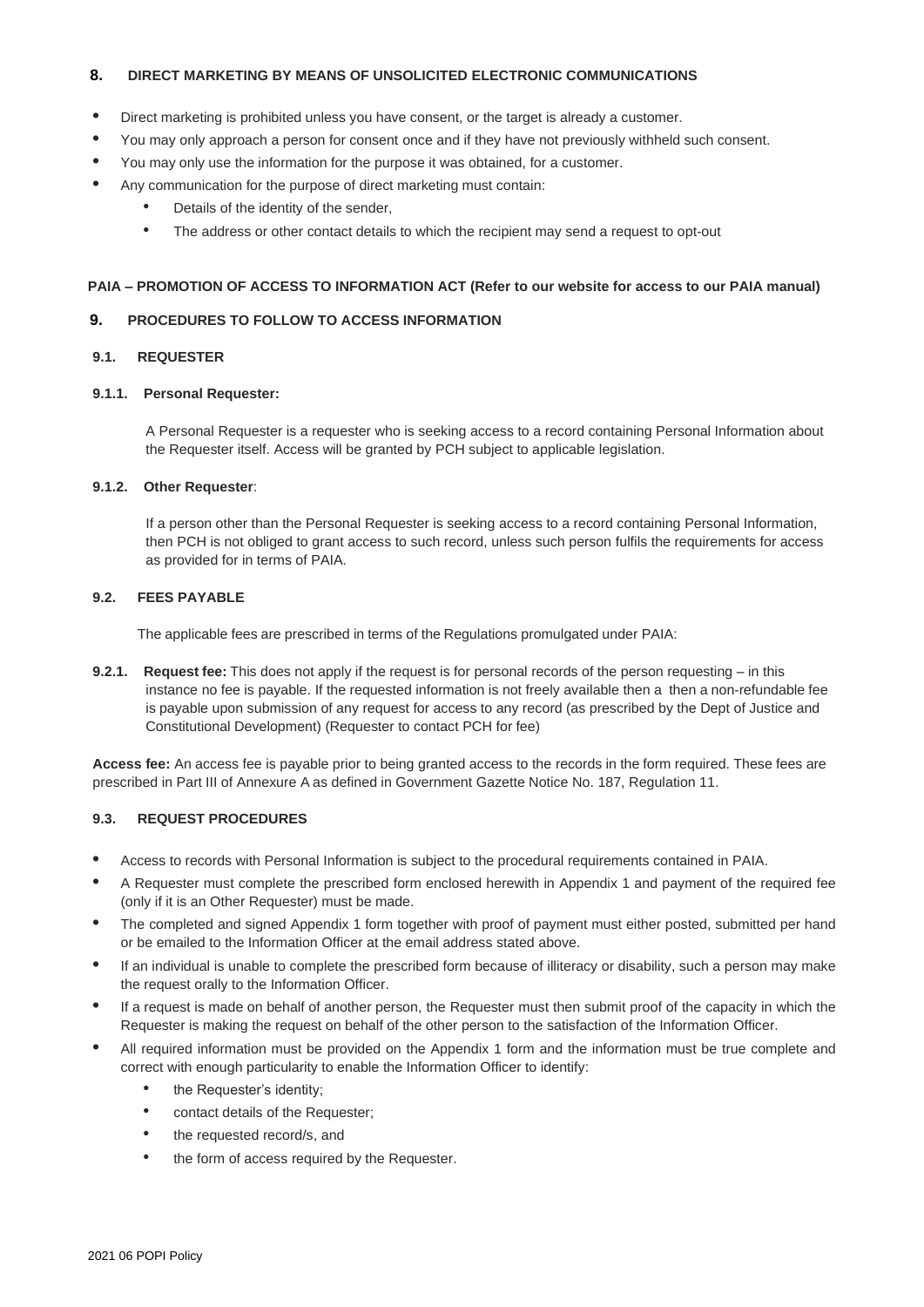- A Requester may only request access to a record in order to exercise or protect a right and must clearly state what the nature of the right is so to be exercised or protected. The requester is further required to provide an explanation of why the requested record is required for the exercise or protection of that right.
- **•** PCH will process a request to access a record within 30 (thirty) days of receipt of the completed Appendix 1 form together with proof of payment, if applicable, unless the Requestor has stated exceptional reasons and circumstances together with proof, if applicable, that would satisfy the Information Officer that the time period not be complied with.
- **•** PCH shall inform the Requester in writing whether access has been granted or denied together with reasons thereof.
- **•** If the Requester requires access to the records in another manner, the Requester must state the manner and the particulars so required.

# **9.4. GROUNDS FOR REFUSAL**

PAIA provides several grounds on which a request for access to information must be refused and a complete list of the grounds for refusal is available in Chapter 4 of PAIA.

These grounds mainly concern instances that may include where:

- **•** the privacy and interests of other individuals are protected;
- **•** such records are already otherwise publicly available;
- **•** public interests are not served;
- **•** the mandatory protection of commercial information of a third party;
- **•** the mandatory protection of certain confidential information of a third party.